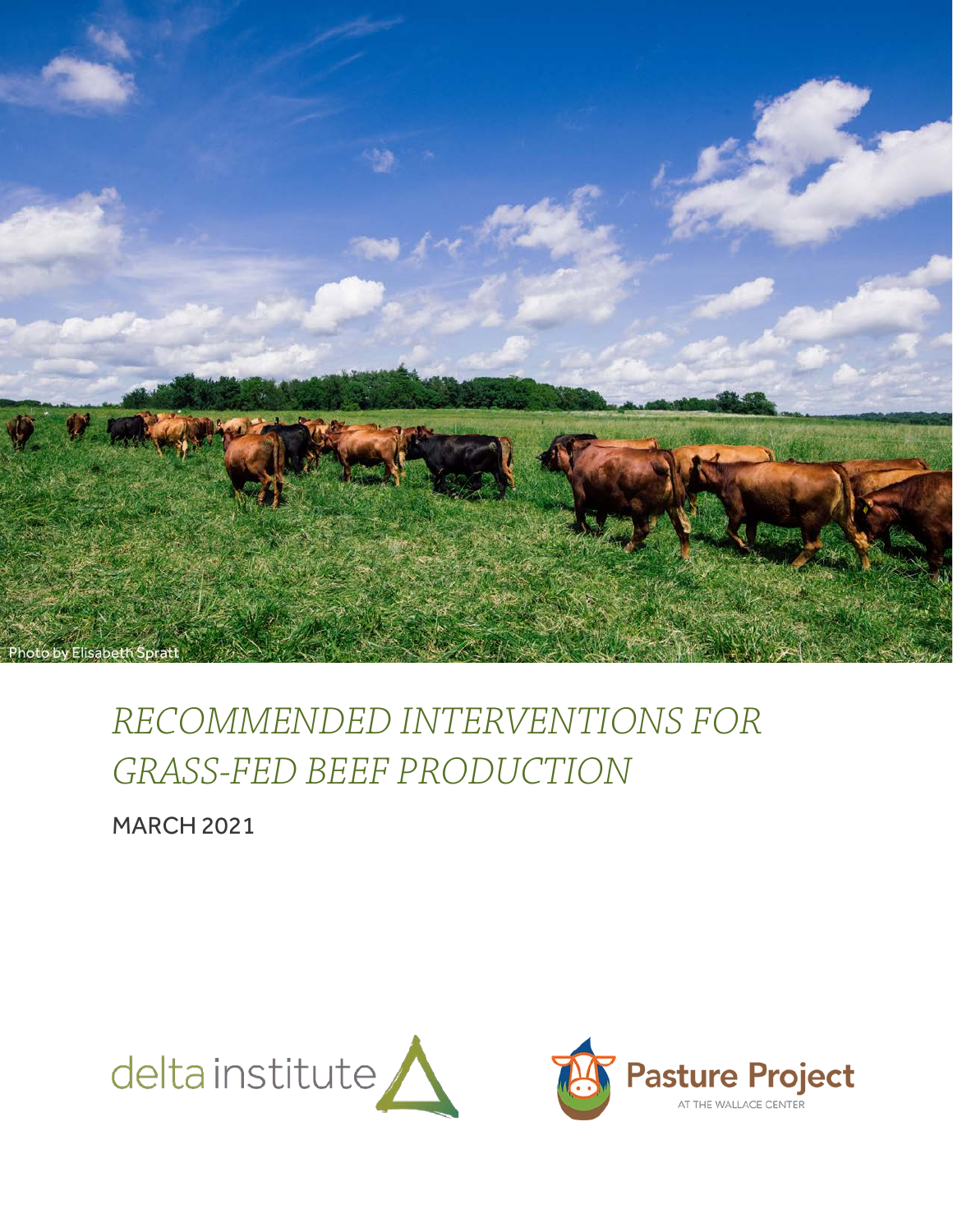# **Introduction**

In 2019, the Wallace Center – through its Pasture Project, part of the Resilient Agriculture & Ecosystems initiative of the Wallace Center at Winrock International – and Delta Institute conducted a [preliminary analysis on Illinois grass-fed/finished beef supply and demand.](https://pastureproject.org/publications/the-state-of-grass-fed-value-chains-in-illinois-story-map/)<sup>[1](#page-1-0)</sup> The intent of this analysis was to determine the market pull that could be used to increase regenerative grazing in the state, generating both environmental and economic positive returns. This analysis resulted in a target goal of adding and sustaining 40,000 additional acres of grazing lands in the state to meet grass-fed/finished beef demand in Chicago markets. To support this goal, the project team conducted a review ofthe watersheds in closest proximity to Chicago to determine which watershed had the strongest value proposition (i.e., benefit) for increased grazing and grassfed/finished beef production.

The intent was to find a suitable watershed to develop a place-based blueprint for building regenerative grazing through grass-fed/finished value chains. Doing so would provide a proof of concept for similar efforts throughout the region, driving forward positive economic, environmental, and social returns through regenerative grazing while building strong markets for locally produced grass-fed/finished beef. In 2020, the Kishwaukee and Upper Fox watersheds were selected based on geospatial environmental and economic data relevant to agricultural production, consideration of the proximity to Chicago's major metropolitan food markets, and interviews with key stakeholders. The process used to select Kishwaukee, and Upper Fox watersheds is documented in the "Priority Watershed Selection for Regenerative Grazing Outreach" memo. An analysis on the impacts of increasing regenerative grazing in the Kishwaukee and Upper Fox watersheds was also created to help connect the statewide acreage goal with the acreage conversion potential in the watersheds. This additional analysis is documented in the "Regenerative Grazing Transition Analysis" memo.

After the watersheds were identified, targeted research and stakeholder engagement was undertaken to establish a more detailed understanding of the current and potential grazing, grassfed/finished production, and associated value-chains in the Upper Fox and Kishwaukee watersheds. The purpose of this memo is to describe the discovery process for relevant stakeholders and information, as well as the outcomes of preliminary engagement and analysis. The memo concludes with short and long-term recommendations for addressing current challenges to expanding regenerative grazing in the watersheds and opportunities to building grass-fed/finished value chains that will sustain these increased grazing lands in the watershed through the production of healthy proteins demanded by local markets. The project team also concurrently researched opportunities for institutional procurement of grass-fed/finished beef in Chicago. These higher volume markets represent important opportunities to rapidly increase regenerative grazing and associated value chains in the watersheds. While they take time to identify and develop, institutional buyers can play critical roles in scaling up regenerative practices. The "Grass-Fed Beef Institutional Procurement Memo" describes this research and complements this memo.

<span id="page-1-0"></span><sup>1</sup> <https://pastureproject.org/publications/the-state-of-grass-fed-value-chains-in-illinois-story-map/>

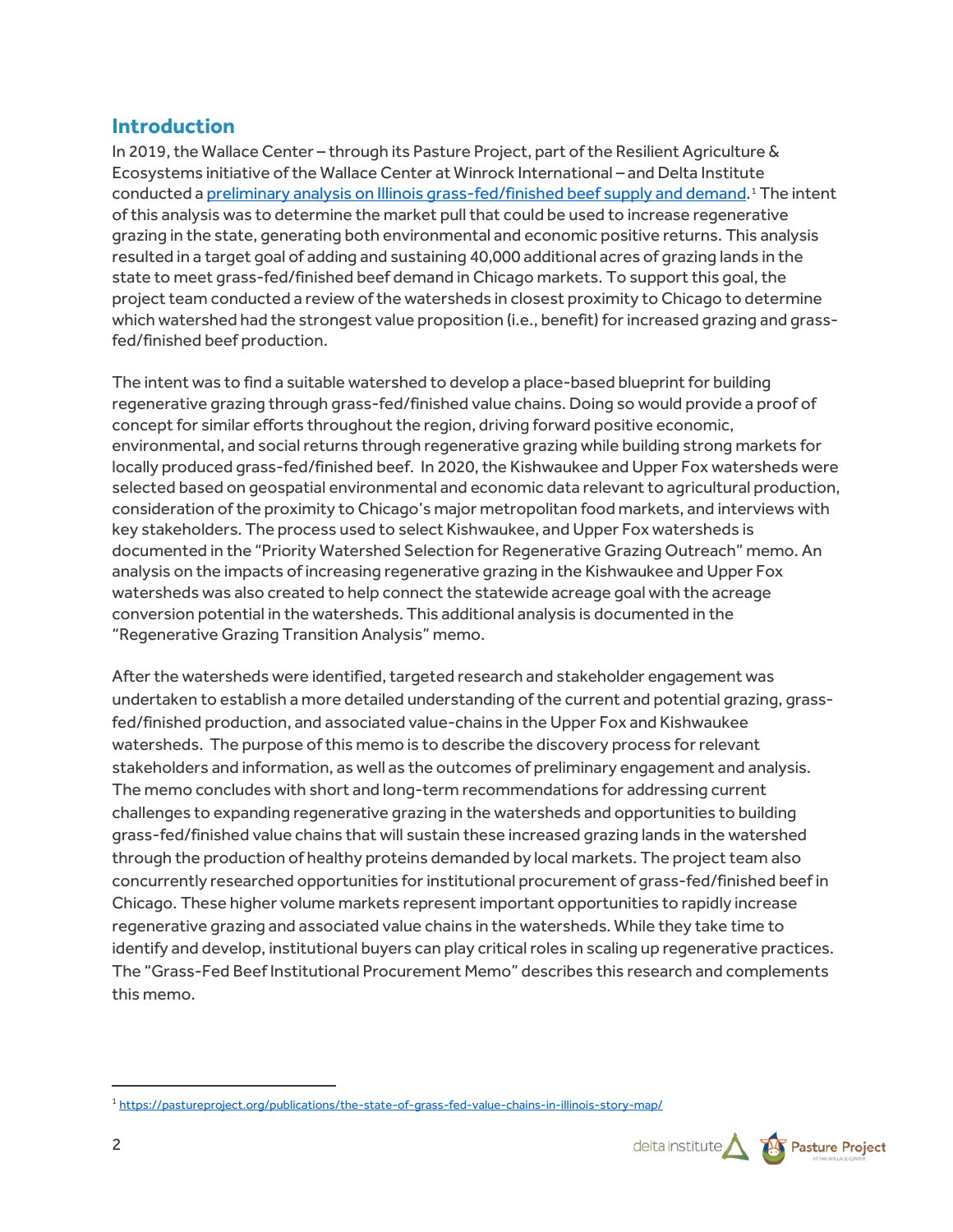# **Stakeholder Identification**

A combination of desktop research and direct outreach was used, with the latter following a snowball approach to identify relevant contacts. This was conducted remotely due to the COVID-19 pandemic. However, this stakeholder identification process is a strong starting point for deeper relationship building, research and action over time.

### Additional Research

The project team's research explored businesses that corresponded with a general beef system structure. Grass-fed beef value chains can be complex and overlap with the conventional beef supply chains in multiple ways.



#### **Figure 1. Representation of the Grass-fed Beef Value Chain in Illinois**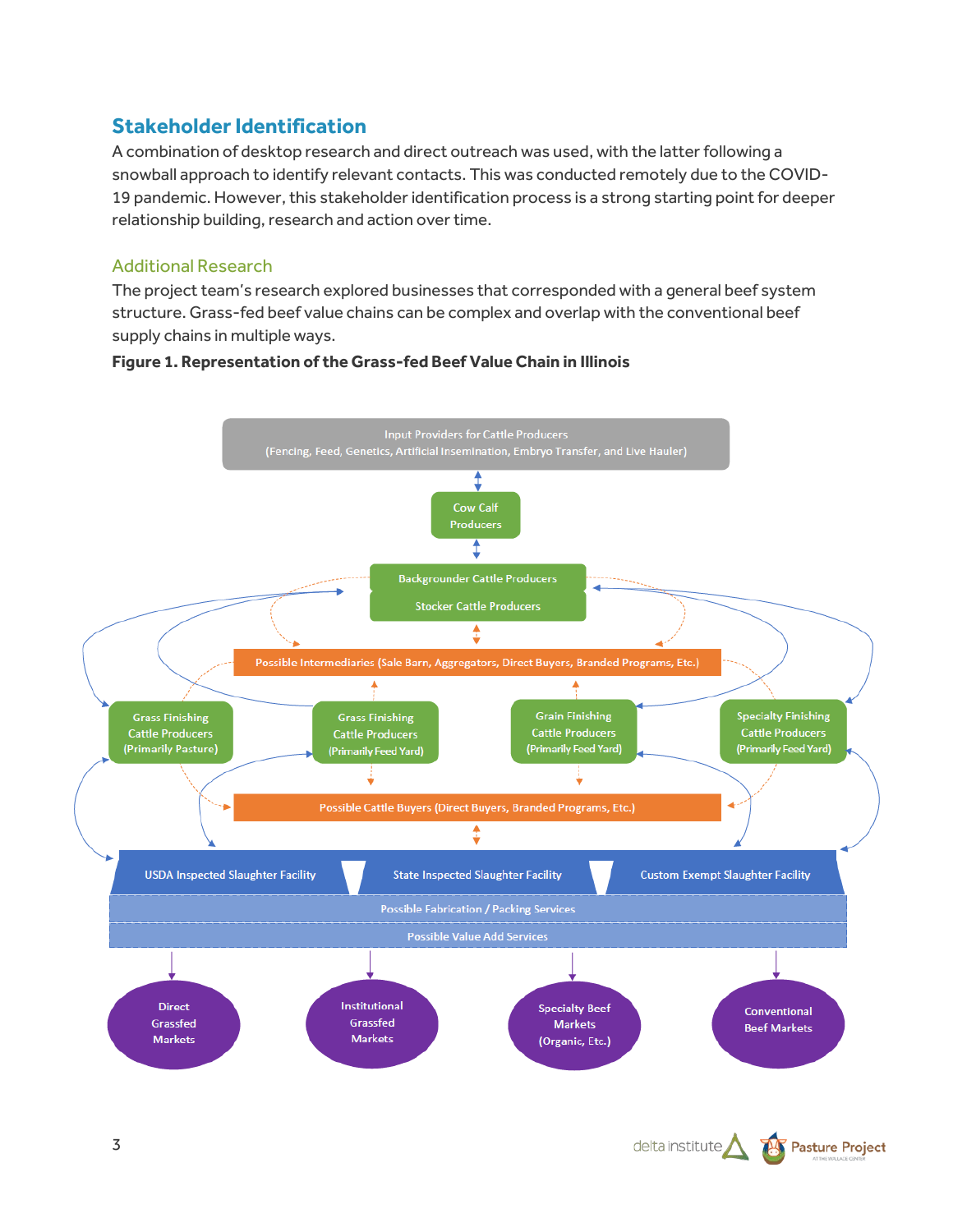The way that an individual animal moves through either grass-fed or conventional systems depends on multiple factors including producer preference, available infrastructure, and end market. In general, beef cattle production follows three major stages: cow-calf (birth until 6-8 months), stocker (until 9-15 months), and finishing (18-24 months). "Backgrounding" is a possible additional step between the cow-calf and stocker phase when underweight calves are improved before moving on to stocker producers. Prior to the finishing phase, beef cattle are largely fed on pastures or supplemental forage. When cattle move to the finishing stage, they either continue pasture-based forage (i.e., grass-finished), forage fed in feed yards, or transition to a mixture of predominantly corn and other grains, supplemented by other forages, soybeans, cottonseed meal, and other food byproducts.

Often, producers play specialized roles in beef production, producing a particular stage of cattle. Intermediaries often move animals between farms at different stages, including aggregating cattle to move them to different slaughter facilities and on to end markets. However, some producers play multiple or all roles. This is particularly true for grass-fed beef producers selling their products directly to the consumer. Some grass-finished product does end up in conventional beef markets. This is often due to quality concerns or limited access to direct-to-consumer markets willing to pay a premium for grass-fed/grass-finished.

It is important to note that the diagram presented is generic. Not all entities within the structure are present within a given area. Equally, the connections between entities are dynamic, frequently changing, and difficult to track. Many times, one individual serves multiple roles and evolves their business in response to different factors such as upturns and downturns in markets. However, this structure is helpful when researching all the entities that influence cattle - specifically conventional and grass-fed/finished beef - production.

To understand the overall "ecosystem" of current beef production in the watersheds, the project team mapped relevant businesses. This included a multi-stage process that pulled publicly available data from multiple sources. Relevant data points have been included on th[e Upper](https://www.google.com/maps/d/u/0/viewer?mid=16htVTdf3j33AUWrpdm8ho8XQ-bwUL3EM&ll=42.15381483367788%2C-88.65801814770711&z=9)  [Fox/Kishwaukee Beef Value Chain Businesses](https://www.google.com/maps/d/u/0/viewer?mid=16htVTdf3j33AUWrpdm8ho8XQ-bwUL3EM&ll=42.15381483367788%2C-88.65801814770711&z=9)<sup>[2](#page-3-0)</sup> map (Figure 2). This is a fully interactive map that allows for different business types and type segments to be spatially visualized with relevant information. A screenshot of this map is included for this report, but the linked map provides full functionality.

<span id="page-3-0"></span><sup>2</sup> [https://www.google.com/maps/d/u/0/viewer?mid=16htVTdf3j33AUWrpdm8ho8XQ-bwUL3EM&ll=42.15381483367788%2C-](https://www.google.com/maps/d/u/0/viewer?mid=16htVTdf3j33AUWrpdm8ho8XQ-bwUL3EM&ll=42.15381483367788%2C-88.65801814770711&z=9)[88.65801814770711&z=9](https://www.google.com/maps/d/u/0/viewer?mid=16htVTdf3j33AUWrpdm8ho8XQ-bwUL3EM&ll=42.15381483367788%2C-88.65801814770711&z=9)

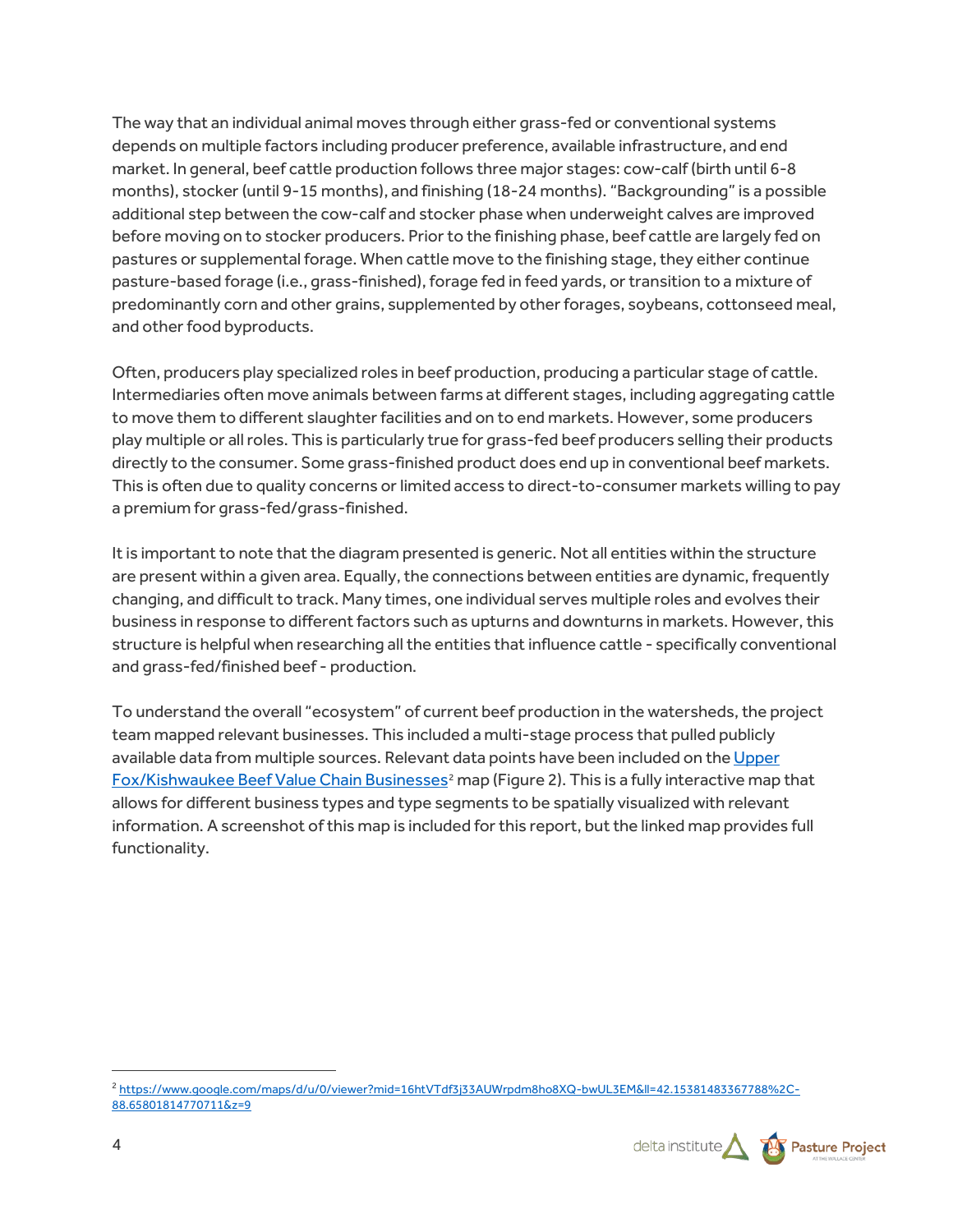#### **Figure 2. Upper Fox/Kishwaukee Beef Value Chain Businesses**



#### Input Providers

Input providers for beef value chain businesses were identified and mapped, by relevance, using NAICS and/or SIC Codes. The Standard Industrial Classification (SIC) codes and the North American Industry Classification System (NAICS) were each developed to support the collection, analysis, and publication of data relevant to the U.S. economy by government agencies. They are both standardized, self-designated, and searchable systems that include codes relevant for beef production. Though NAICS was designed to replace SIC, businesses are still classified with both codes, and for some agricultural industries, SIC codes are more specific. SIC and NAICS Codes were used to identify businesses in the following input categories and filtered for relevance: fencing and supplies; feed suppliers; genetics, artificial insemination, embryo transfer; and livestock haulers.

It should be noted that SIC Codes for livestock veterinary services were also reviewed. These were not mapped because they did not reveal any livestock veterinarians in the region. Instead, the project team did open internet searches for these businesses and found 4 large animal veterinarians in the area. Through this process, the project team found that input suppliers in each category – while limited – were available within or within range for beef producers in the Upper Fox and Kishwaukee watersheds. There are 18 fencing businesses though additional analysis is needed to determine which of these businesses service agricultural customers. There are 5 feed suppliers and 5 businesses providing genetics and embryo services. This limited availability does indicate that there are likely fewer large livestock operations in the watersheds. These operations tend to support more numerous and larger input suppliers, particularly dedicated large animal veterinarian services. Larger operations encourage small and medium size operations by increasing the

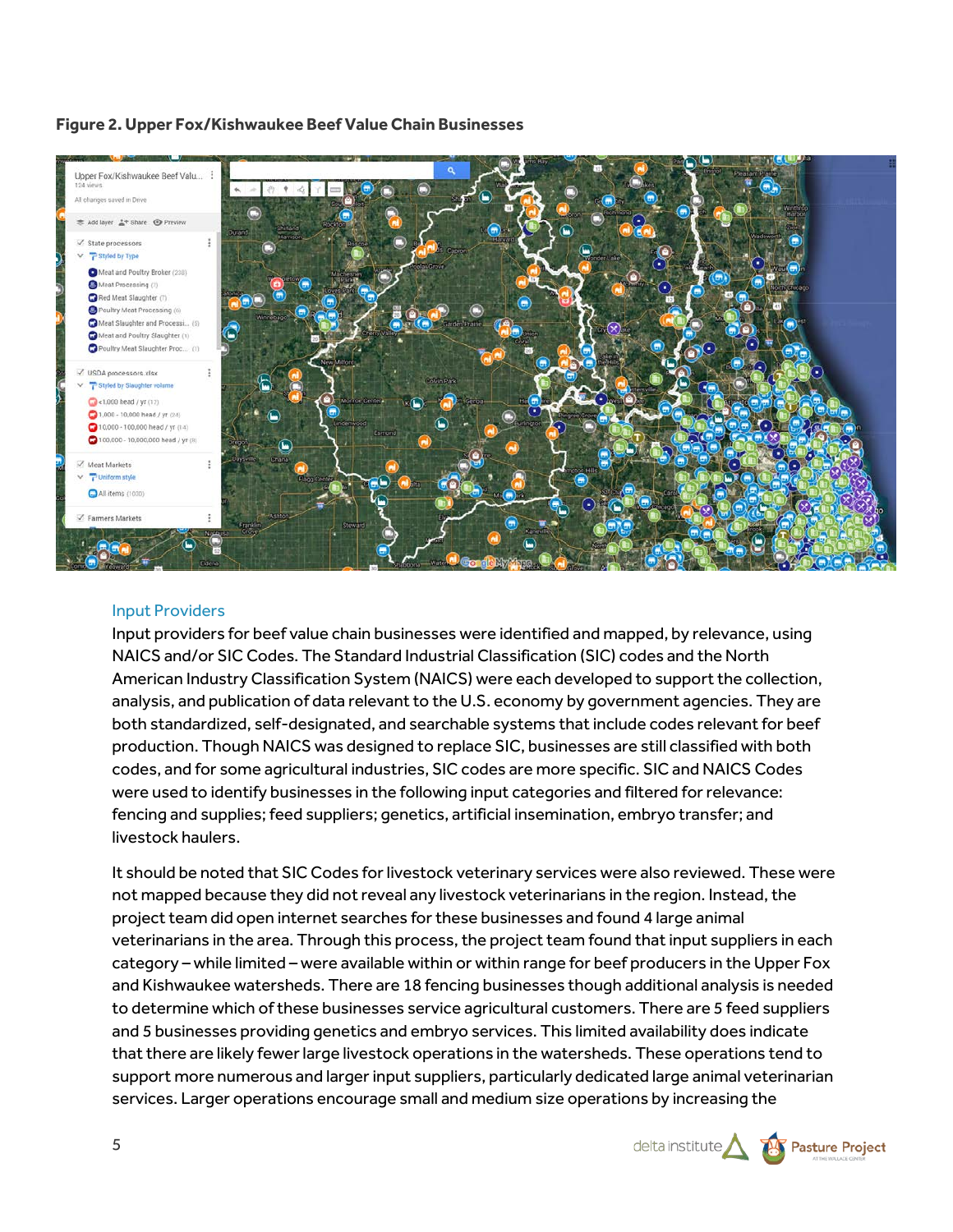availability of inputs and animals in an area. Listed livestock haulers are readily available in the watersheds or within accessible distances, signaling the opportunity for livestock aggregation within and beyond the watersheds. A total of 162 livestock hauler businesses are in or near the watersheds. Further analysis is needed to understand how many of the identified input suppliers are still in operation and serve beef producers.

Known Grass-Fed/Finished Beef Producers: Cow Calf, Backgrounder, Stocker, Finishing To identify known grass-fed/finished beef producers, the project team combined multiple directories that included <u>Perennial Map[3](#page-5-0), [USDA Organic Database](https://organic.ams.usda.gov/integrity/)[4](#page-5-1), [EatWild](http://www.eatwild.com/products/index.html)[5](#page-5-2), [Local Harvest](https://www.localharvest.org/)[6](#page-5-3), Buy</u> [Fresh Buy Local IL](http://www.buyfreshbuylocalcentralillinois.org/)<sup>2</sup>, [Crate Free IL](https://cratefreeil.org/)<sup>[8](#page-5-5)</sup>, [American Grassfed Association](https://www.americangrassfed.org/aga-membership/producer-members/)<sup>[9](#page-5-6)</sup>, and USDA Natural Resources [Conservation Service case studies](https://www.nrcs.usda.gov/wps/portal/nrcs/detail/il/technical/landuse/pasture/?cid=nrcseprd1310059)<sup>[10](#page-5-7)</sup>. While these directories are limited by being voluntary, skewing toward direct-market enterprises, and potentially outdated, they do provide a baseline for preliminary stakeholder analysis and engagement that can be improved over time. Through this process, 33 known grass-fed/finished beef operations were identified in the watersheds, with 30 of these operations located in Illinois. An additional 14 operations were located just outside the watersheds. These should be considered as producer outreach continues as these operations have the potential to influence grass-fed/finished beef production in the region overall, by adding to. By comparison, USDA National Agricultural Statistics Service (NASS) estimates 210 rotational or management intensive grazing operations in Boone, Cook, DeKalb, Kane, Lake and McHenry counties – which make up a significant portion of the Kishwaukee and Upper Fox Watersheds – as of their 2017 Census of Agriculture. While rotational and management intensive grazing operations are not necessarily grass-fed/finished beef producers – many may produce or supply conventionally produced beef, produce other animal products, or be horse farms – it is reasonable to assume that a small percentage of these farms are current or potential grass-fed/finished beef producers. However, NASS data provides limited visibility into the finished products of the 210 listed operations and no identifying information that will allow for confirmation. The 2017 data is also potentially outdated.

<sup>10</sup> <https://www.nrcs.usda.gov/wps/portal/nrcs/detail/il/technical/landuse/pasture/?cid=nrcseprd1310059>



<span id="page-5-0"></span><sup>3</sup> <https://www.perennialmap.org/>

<span id="page-5-1"></span><sup>4</sup> <https://organic.ams.usda.gov/integrity/>

<sup>5</sup> <http://www.eatwild.com/products/index.html>

<span id="page-5-3"></span><span id="page-5-2"></span><sup>6</sup> <https://www.localharvest.org/birmingham-mi>

<span id="page-5-4"></span><sup>7</sup> <https://www.buyfreshbuylocalcentralillinois.org/>

<span id="page-5-5"></span><sup>8</sup> <https://cratefreeusa.org/>

<span id="page-5-7"></span><span id="page-5-6"></span><sup>9</sup> <https://www.americangrassfed.org/aga-membership/producer-members/>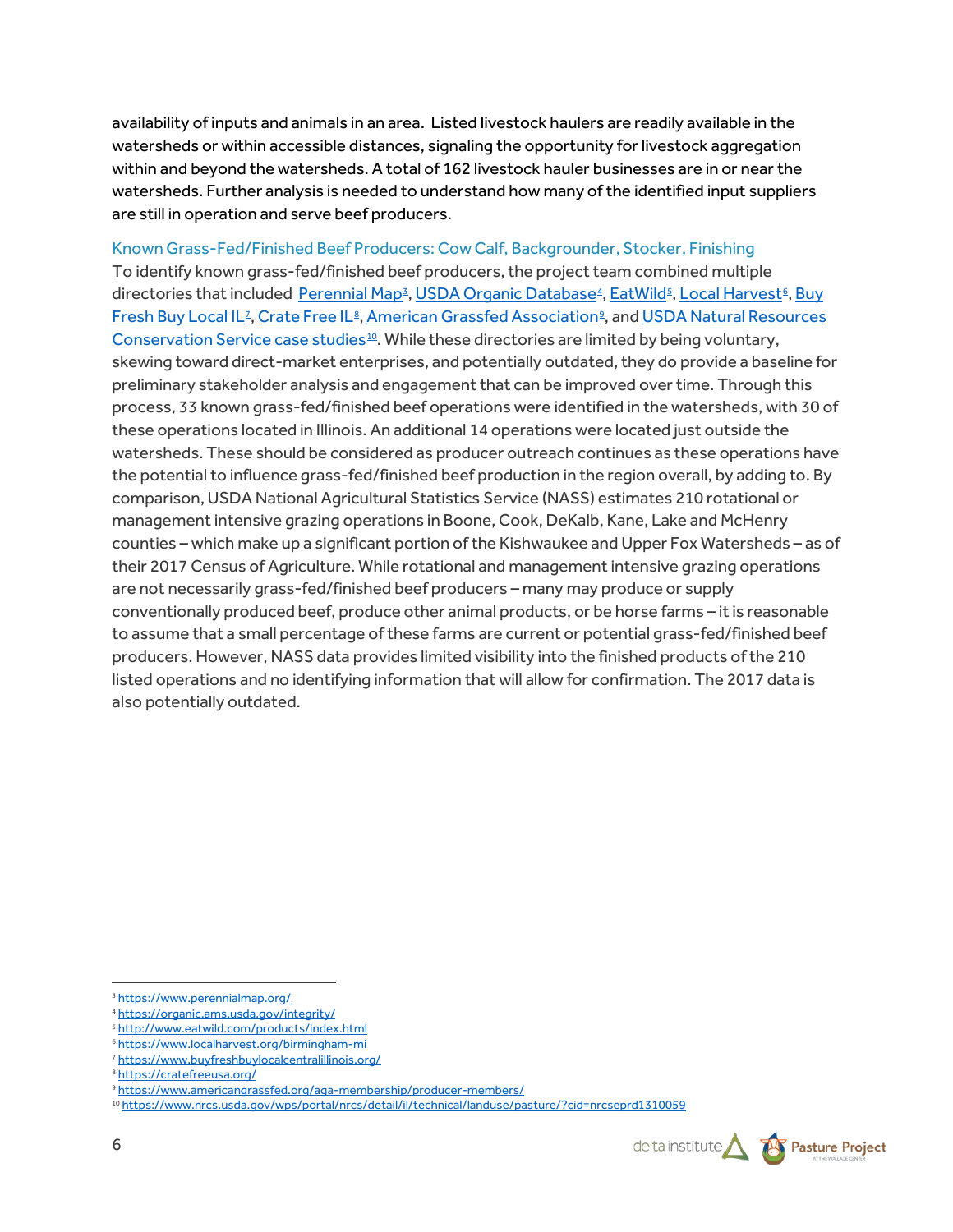#### Livestock Buyers

Livestock wholesalers are available within and immediate to the watersheds. There are 14 such businesses in the watersheds and over 180 in the accessible area. These businesses typically buy cattle from other farms at different points of the animal lifecycle and can support pooling cattle based on production practices, such as grass-finishing. However, there is no easy point of information on which of these businesses support differentiated categories for grass-fed/finished, etc. These businesses can also standardize the animal genetics and performance they are interested in purchasing, raising the overall quality of the livestock in each area and allowing for specialization and differentiation. Again, verification of these businesses is needed.

#### Animal Slaughter and Meat Processing

Both USDA and State of Illinois data sets on animal slaughter and meat processing were used to map this critical link in the beef value chain. Prior to COVID-19, these businesses were a known bottleneck for expanding grass-fed beef production – both in their limited brick-and-mortar presence and, when present, their capacity to support producers through available appointments and product services (i.e., packaging, value add, custom meat cutting, etc.) The pandemic further strained these businesses as demand boomed while virus outbreaks limited labor availability and required retrofitting work environments to improve health and safety. The available federal and state data is not current enough to reflect the impact the pandemic has had on these facilities and additional confirmation is needed to know which businesses are still in operation.

It should also be noted that USDA inspected slaughter facilities included in this analysis and subsequently mapped were limited to smaller-scale facilities. This is because grass-fed operations – individual producers or those aggregating animals from other producers – tend to be smaller and cannot access larger slaughter facilities that have minimum quantity and consistency requirements for appointments to be made. Smaller slaughter businesses often offer more custom services to meet the needs of producers or aggregators who are selling direct-to-consumer.

USDA inspected slaughter and processing facilities – which offer producers or aggregators the ability to move their finished products across state lines – are present in or immediate to the watershed. There are 2 such facilities within the watersheds, both in Wisconsin and processing between 1,000 – 10,000 head (animals) per year. Beyond the watersheds but well within the driving distance many producers are willing to accept to access available appointments and services, there are 14 additional USDA inspected facilities that each process 100,000 or fewer head (animals) per year.

Aggregating animals into larger hauling loads can make it more cost effective for producers to access slaughter and processing facilities further away. This means that slaughter and processing bottlenecks can be addressed indirectly through the ability to aggregate semi-loads of animals and developing effective working relations with the best livestock haulers. Hauling longer distances to get to larger, better equipped, and cheaper (even after transportation costs) slaughter and processing options is a prevalent and important solution across the US. Larger beef brands design their producer outreach and subsequent aggregation program based on the clustering of key

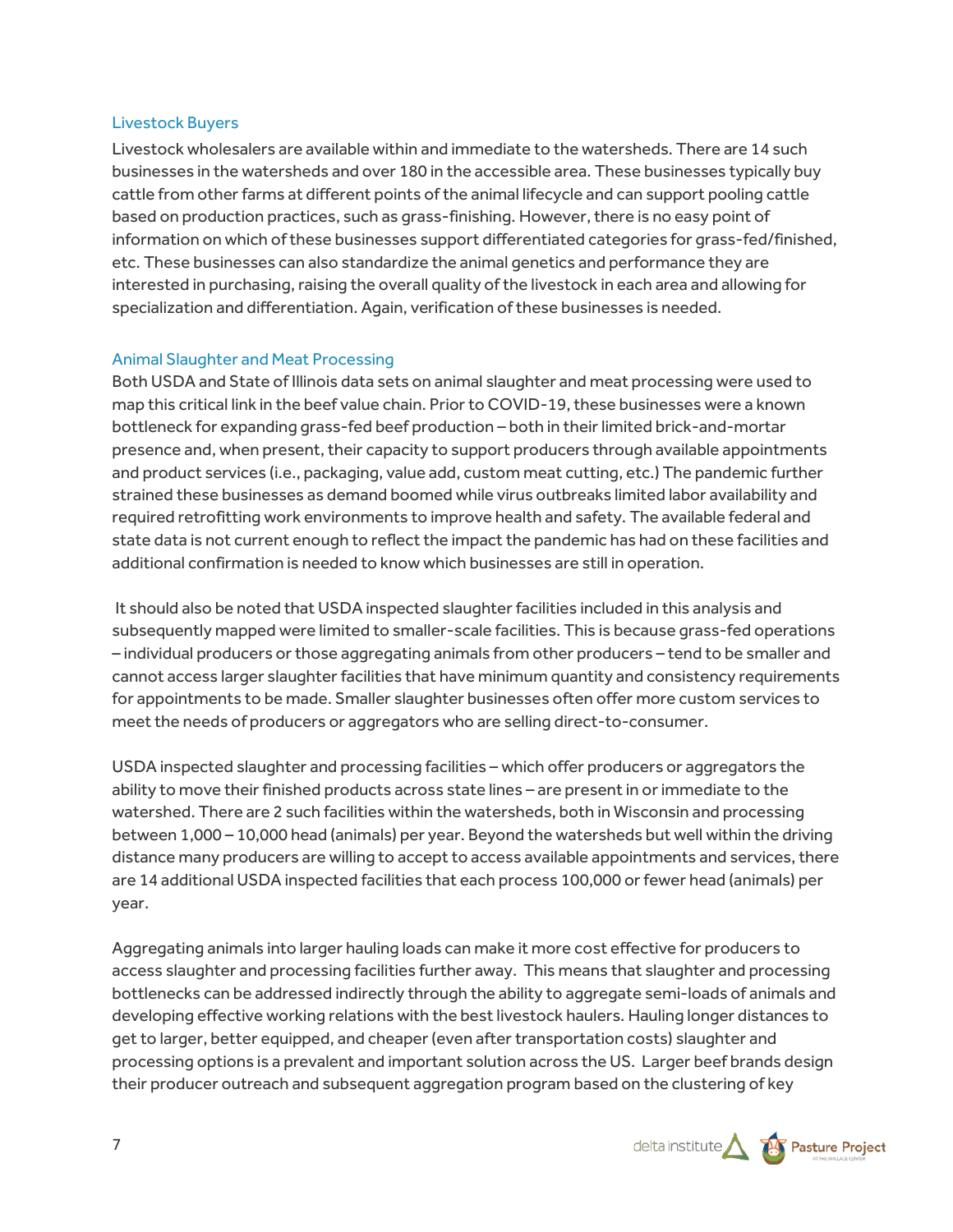operations, often centered around preferred processors with essential volume capacity and services.

State inspected slaughter and processing facilities – which only permit resulting products to be sold within their given state – are typically smaller in scale due to their geographic limitations. There is only one state inspected red meat slaughter facility in the watersheds, located in the Kishwaukee watershed. However, there are 4 similar facilities located in the greater Chicago area and more within the driving range of producers. However, the geographic limitations of state inspected facilities prevents access to Wisconsin facilities. Illinois does not participate in the USDA Food Safety and Inspection Service (FSIS) Cooperative Interstate Shipment (CIS) of State Inspected Meats program which allows meat from participating state inspected slaughter and processing facilities to participate in interstate and international commerce. While Wisconsin does participate in this program, there are no participating state plants within or immediate to the Kishwaukee or Upper Fox Watersheds.

However, there are at least three Wisconsin facilities within reasonable driving distance from the watersheds that do participate in the CIS program. Meats from animals slaughtered and processed at these plants could be sold back into Illinois. It should be noted that interest the CIS program will have likely grown as a result of COVID-19 and the subsequent temporary shutdowns of larger slaughter and processing facilities. State facilities participating in the program likely experienced a surge in demand due to long wait times at other facilities and were able to provide more options for customers conducting interstate business. This needs to be more fully examined to help understand the degree that producers will do business with state facilities registered in the CIS program and how much effort should be made to increase participation in the program by individual facilities, as well as individual states - such as Illinois.

There is only one state inspected processing facility (not offering slaughter) in the Kishwaukee watershed but there are six such facilities closer to Chicago. These processing facilities are important because they can take carcasses from facilities operating slaughter services, which is the limiting factor for available producer appointments.

#### Meat Brokers, Wholesalers, and Markets

Both meat wholesalers and smaller meat markets (typically supplied by wholesalers) are also present in the watersheds, as identified by NAICS and SIC codes. There are over 80 such businesses within the watersheds. Both these business types are very abundant in Chicago and all would be easily accessible to producers and businesses operating out of the Upper Fox and Kishwaukee watersheds. Finally, there are 11 meat and poultry brokers in the watersheds. These are businesses that move – but do not process – products from a slaughter or processing facility to another business, such another processor, wholesaler, meat market or customer. Comparatively, there are 227 brokers operating in the Chicago area outside of the watersheds. It should be noted the research on where these brokers do business was not conducted. These businesses may be based on the Chicago metro due to convenience but may do business in a much larger geography. This means they may not be providing services to local beef producers or other value-chain businesses.

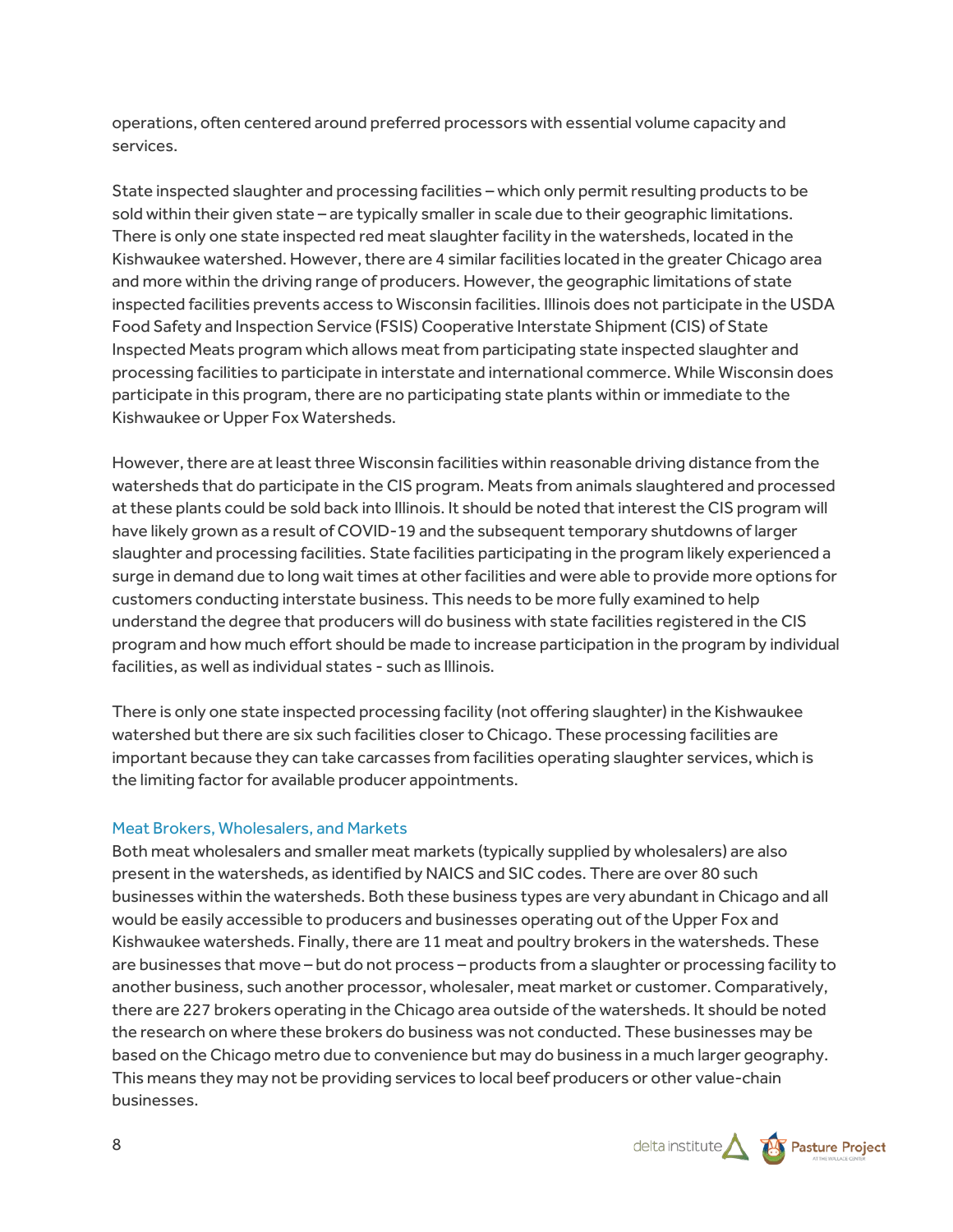#### Farmers Markets and Restaurants with Grass-Fed Beef Options

Tracking the destination of grass-fed/finished beef products can be exceptionally difficult. A significant amount of grass-fed/finished beef enters the conventional beef market without being marketed as such. This is because of quality concerns, limited access to specialized markets, or limited producer interest in specialized marketing. Grass-fed/finishing operations in the U.S. are typically small scale and their marketed products are sold direct to consumers (including food service and restaurants). There are not standardized datasets that capture where different beef products are sold, creating a heavy reliance on gathering this data from individual producers, intermediaries, and buyers.

Farmers markets are typical market channels for grass-fed/finished beef, though their vendor list can change from season to season. Further, many markets were also suspended for the 2020 growing season and may no longer be in operation. When reviewing data from the National Farmers Market Directory maintained by USDA's Agricultural Marketing Service (AMS) and the Illinois Farmers Market Association, there are 13 farmers markets that were identified in the Illinois portion of the Upper Fox and Kishwaukee watersheds. Additional Wisconsin markets are also present within the watersheds but were not mapped by this project.

Because their frozen products can be easily moved and stored, grass-fed beef producers are likely accessing farmers markets in a larger catchment. There are 30 Illinois farmers markets outside the watershed that are easily accessible, including multiple large markets in both Chicago and Milwaukee. Confirmation of grass-fed/finished vendors for each of these markets is needed but was limited and heavily influenced by COVID-19 market cancellations.

Similarly, restaurants featuring grass-fed/finished options were also identified by the project team. A total of 35 were identified in the broader Chicago area, with just one in the Upper Fox watershed. These businesses are regularly changing menu items and were heavily impacted by the pandemic. They are relevant stakeholders that are heavily in flux and difficult to track. There are likely more of such restaurants, but a full inventory will take time to develop and must be regularly maintained to remain accurate.



9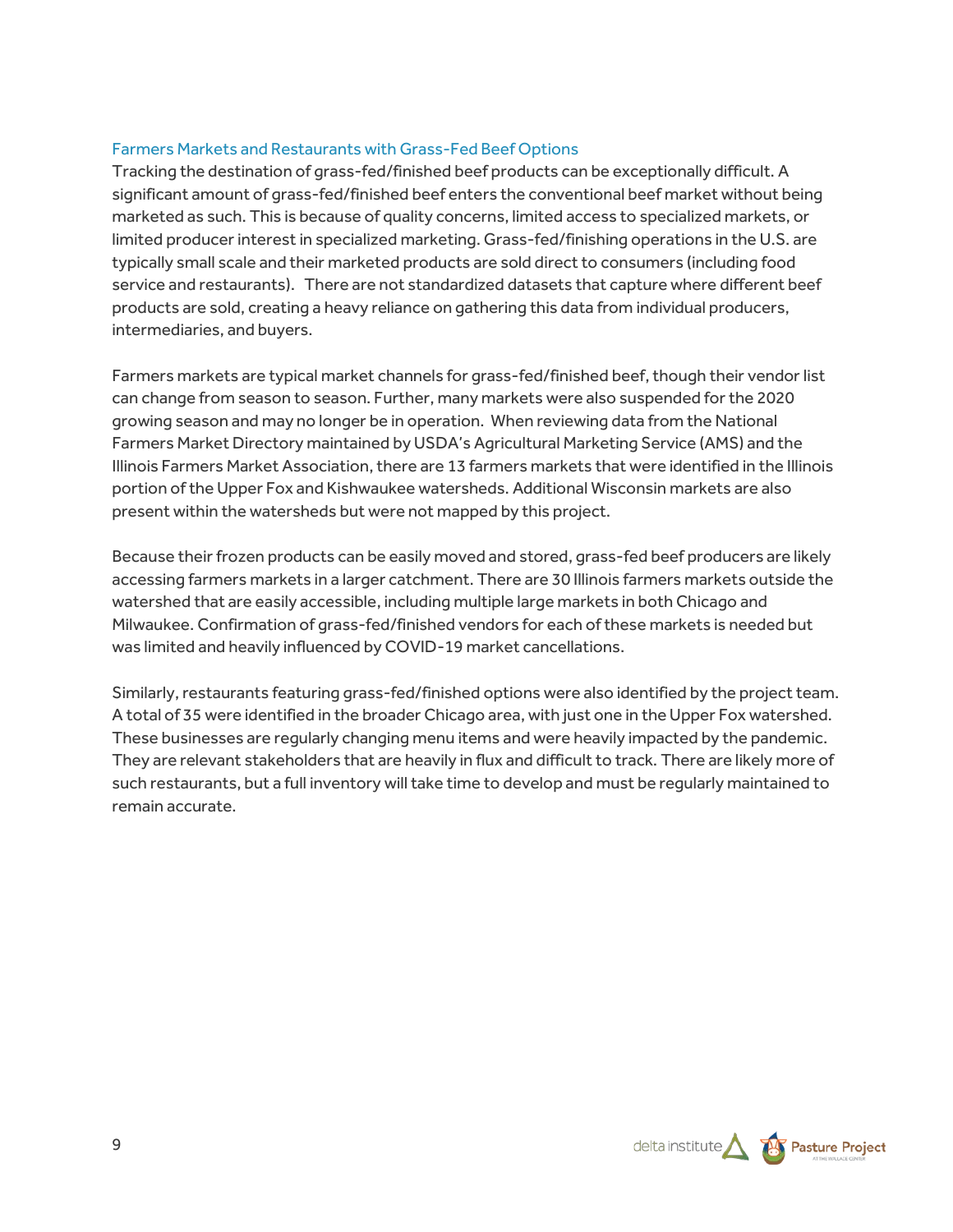## Direct Stakeholder Identification

Along with desktop research, the project team also worked to identify key stakeholders with awareness of grazing and beef production in the watershed. Through previous project work and professional connections, as well as cold calling, the team progressively built a short-list of key stakeholders that included:

- Nathan Aaberg, Liberty Prairie Foundation
- Mike Bivers, Terra Vitae Farms
- Emy Brawley, The Conservation Fund
- Spring Duffey, McHenry-Lake County Soil and Water Conservation District
- Janice Hill, Kane County Farmland Protection and Local Foods Program
- Walker Kehrer, Thousand Hills Lifetime Grazed
- Ray Krones, Strauss Brands
- Cliff McConville, All Grass Farms
- Kate McMahon, NRCS-Boone County
- Rod Ofte, Wisconsin Meadows Grass-Fed Beef Cooperative
- Adam Olsen, NRCS McHenry, Lake, DuPage, and Kane County
- Levi Powers, Alden Hills Organic Farm
- Randy Reams, Ream's Meat Market
- Trent Sanderson, Pasture Grazed

Informal phone or email conversations were conducted with all the identified stakeholders, except for Mike Bivers and Trent Sanderson who were not available during our interview period. Additionally, the project team hosted a virtual stakeholder engagement session on February 5, 2021 to gather more detailed information. Attendees were Cliff McConville, Levi Powers, Kate McMahon, Nathan Aaberg, Janice Hill, and project team members. This included discussing the current state of grazing and grass-fed/finished production in the Upper Fox and Kishwaukee watersheds, as well as establishing a working set of assumptions about the future of both regenerative grazing and grass-fed/finished production in the watersheds.

The discussion on the current state of grazing and grass-fed/finished production also included a review and improvement of th[e Upper Fox/Kishwaukee Beef Value Chain Businesses](https://www.google.com/maps/d/u/0/viewer?mid=16htVTdf3j33AUWrpdm8ho8XQ-bwUL3EM&ll=42.15381483367788%2C-88.65801814770711&z=9) $^{11}$  $^{11}$  $^{11}$  map, including marking businesses most actively engaged in relevant activities. Based on the established baseline of current activities and assumptions about future activities, the stakeholder session concluded by brainstorming opportunities to expand regenerative grazing and grass-fed/finished production in the watershed in measurable ways. The outcomes of all stakeholder feedback – informal phone interviews and the virtual engagement session – are summarized in the following section.

<span id="page-9-0"></span><sup>11</sup> [https://www.google.com/maps/d/u/0/viewer?mid=16htVTdf3j33AUWrpdm8ho8XQ-bwUL3EM&ll=42.15381483367788%2C-](https://www.google.com/maps/d/u/0/viewer?mid=16htVTdf3j33AUWrpdm8ho8XQ-bwUL3EM&ll=42.15381483367788%2C-88.65801814770711&z=9)[88.65801814770711&z=9](https://www.google.com/maps/d/u/0/viewer?mid=16htVTdf3j33AUWrpdm8ho8XQ-bwUL3EM&ll=42.15381483367788%2C-88.65801814770711&z=9)

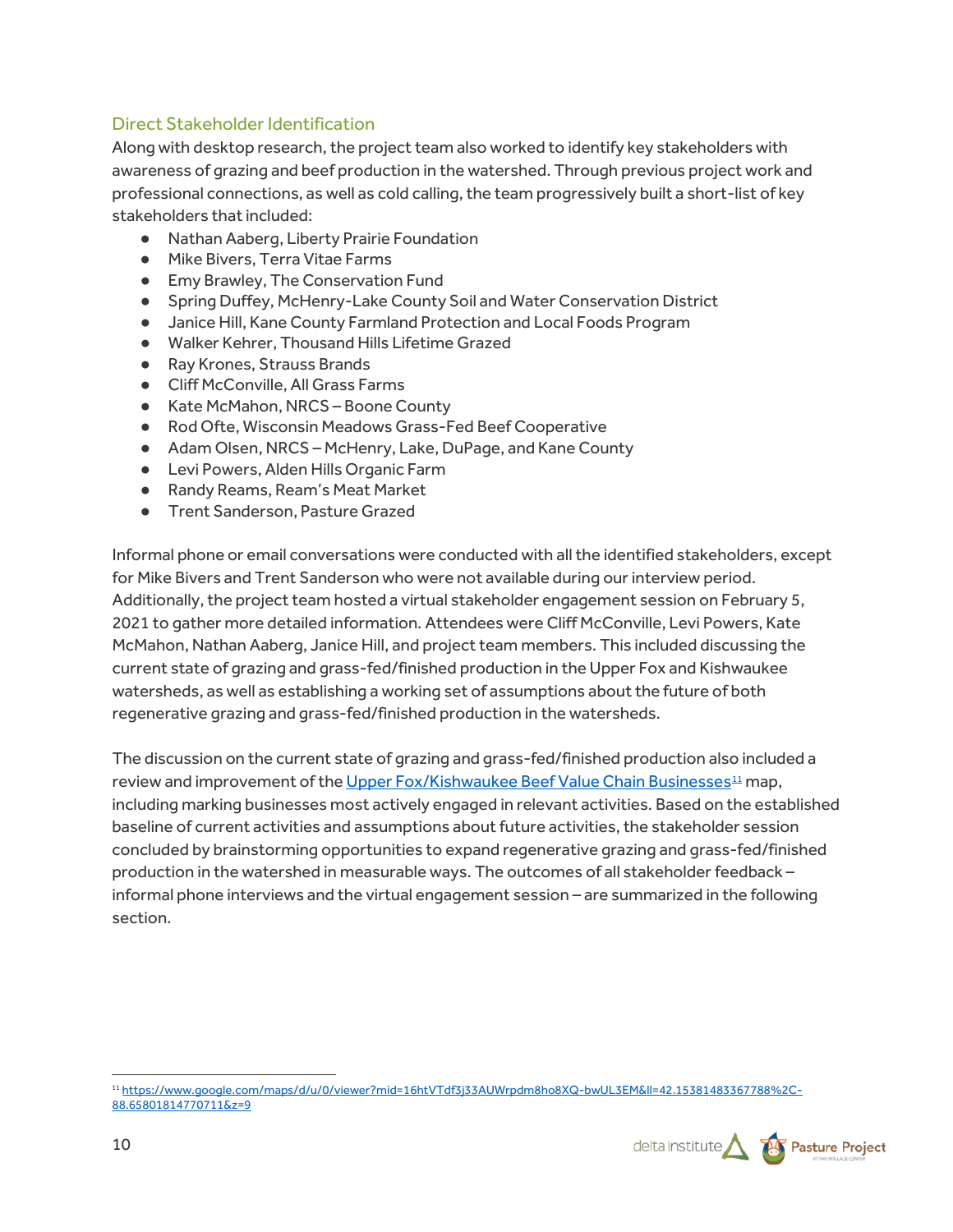# **Stakeholder Feedback on Common Challenges and Key Stakeholders**

Based on engagement with stakeholders, the project team has developed an improved understanding of the current state of regenerative grazing and grass-fed/finished beef production in the Upper Fox and Kishwaukee watersheds, as well as possible interventions to expand both in the coming years.

# Common Challenges for Grazing and Grass-Fed/Finished Production

- **Land development pressures are significant and complex**: Both watersheds particularly the Upper Fox – are experiencing significant land development as the greater Chicago metropolitan area expands. While 61,500 acres of agricultural and natural lands were protected in northeastern Illinois between 2001 and 2015, a total of 140,000 acres of agricultural and natural lands were developed - primarily agricultural lands. Particularly problematic is the growth of larger acre residential development ("farmlets") that rapidly spreads into agricultural areas, driving up land prices and land fragmentation while discouraging agricultural practices - such as livestock production which is often considered a "nuisance." This is compounded by the various local government jurisdictions that comprise the two watersheds and myriad of associated rules and regulation related to land use within each jurisdictional set of boundaries.
- These jurisdictions undergo a transformation as they respond to and encourage nonagricultural development, often resulting in an environment less conducive for agriculture. Agricultural land is largely valued for its suitability for conversion for other purposes, with little account for its economic, environmental, and social contributions to rural, peri-urban, and urban communities. This overlay of increasingly complex jurisdictions results in a mosaic of comprehensive planning, zoning, regulatory, and other considerations that farms must navigate to sustain themselves. Such considerations can vary widely between the more rapidly developing eastern edge of the Upper Fox watershed and the more rural western edge of the Kishwaukee watershed.
- **Consumer markets for grass-fed/finished beef in the greater Chicago area are growing, but rapidly evolving:** Demand for grass-fed/finished beef in the Chicago metro surpasses local supply, driving demand for imported products – largely originating from outside the U.S. Consumer education is lacking and this results in a lack of consumer differentiation and preference for locally produced grass-fed/finished beef. The demand for grassfed/finished beef in recent years has spurred an increase in the number of small-scale producers entering the market to capture additional revenue. This has increased competition for access to slaughter and processing appointments between producers, further exacerbated by slowdowns and closures during the COVID-19 pandemic. This intensified bottleneck has pushed producers to travel further for slaughter and processing services – as far as Indianapolis – to meet the boom in pandemic-driven buying of meat. Along with this boom also came significant shifts in consumer preference for product type and delivery. Online retail and shipping are now expectations that consumers have for local producers, who have had to scramble to develop or improve these aspects of their

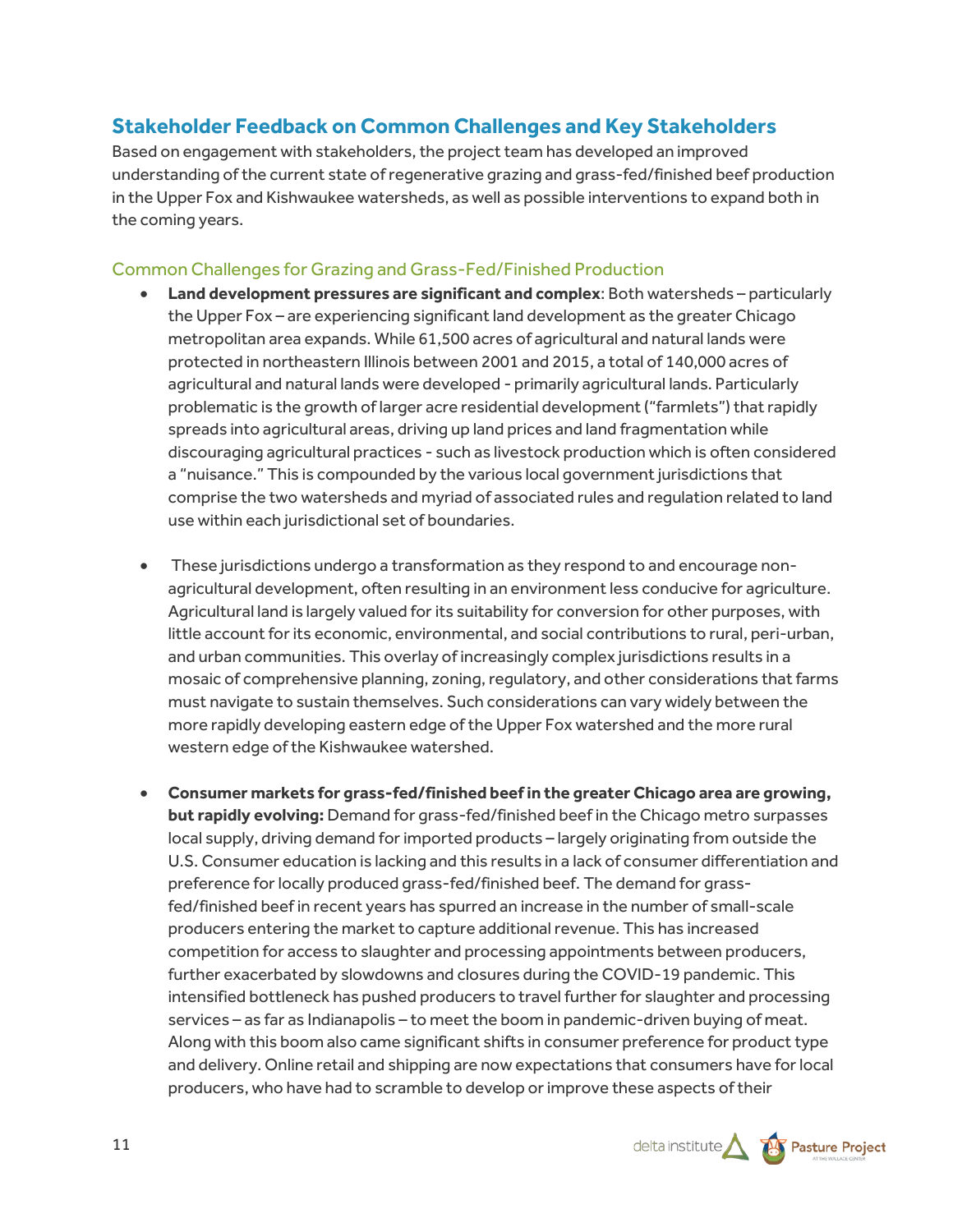businesses while managing increasingly costly and complex logistics. Many grassfed/finished beef producers in and around the watersheds have struggled to build new markets while also managing loyalties to long-standing clients such as restaurants, food service providers, and institutional buyers that faced pandemic related purchasing slowdowns. Many producers noted that they saw letting go of these existing customers to service new customers presented as a risk to their business diversity and stability. As the pandemic concludes and the "new normal" emerges, the buyer landscape for locally produced grass-fed/finished beef will be different. Producers will need support to calibrate their businesses to include diverse, stable buyers.

• **Grass-fed/finished producers are present in the watersheds but face challenges for growing their operations:** Successful grass-fed/finished producers in the watersheds face land access issues as they attempt to expand their businesses. Competition from development, as well as bolstered commodity corn and soybean production, means that the cost to access land can limit a livestock producer's ability to grow their operation in the same geography. Many of these producers seek larger, lower-cost pieces of land further away (i.e., outside of the watersheds) and move animals to achieve the scale and enterprise differentiation needed to support their markets. Networking among producers with similar production practices is also a common way to address land access limitations and ease the process of moving animals.

This networking also allows smaller producers to specialize their businesses (i.e., strictly producing high quality weaned calves, focusing on stockers weight-gain, etc.) to support a larger producer or cooperative effort. This presents challenges in remote management, as well as regulatory compliance when moving animals across state lines (Illinois to Wisconsin) and running agriculture operations in different jurisdictions. Beyond land access and regulatory challenges, grass-fed/finished producers seeking to maintain their operations in the watersheds are also limited by access to live animals – namely weaned calves and stocker (i.e., juvenile) cattle with genetics suited for grass-finishing.

As a result, producers in the watershed have to produce their own calves, purchase local animals with less preferred genetics, or travel further to purchase the animals they need. Regardless of their solution, this can increase the cost of production. When paired with increased costs for land and processing, these additional costs can disincentivize grassfed/finished beef production for producers operating exclusively in the watershed.

As the production base in the watersheds increases, diversification to meet current animal needs may occur. This may include investments in cattle genetics suited for grass-finishing that will yield higher quality calves and stocker cattle. It may also result in producers leaving the watersheds to secure suitable land for their operations. However, this critical mass of production has not yet been achieved and the production based remains fragmented, reliant on suboptimal live animal sourcing, and struggling to reduce operational costs. This is not an uncommon reality for grass-fed/finished beef production in the U.S. This lack of a critical mass also keeps grazing and grass-fed/finished beef production at a lower level,

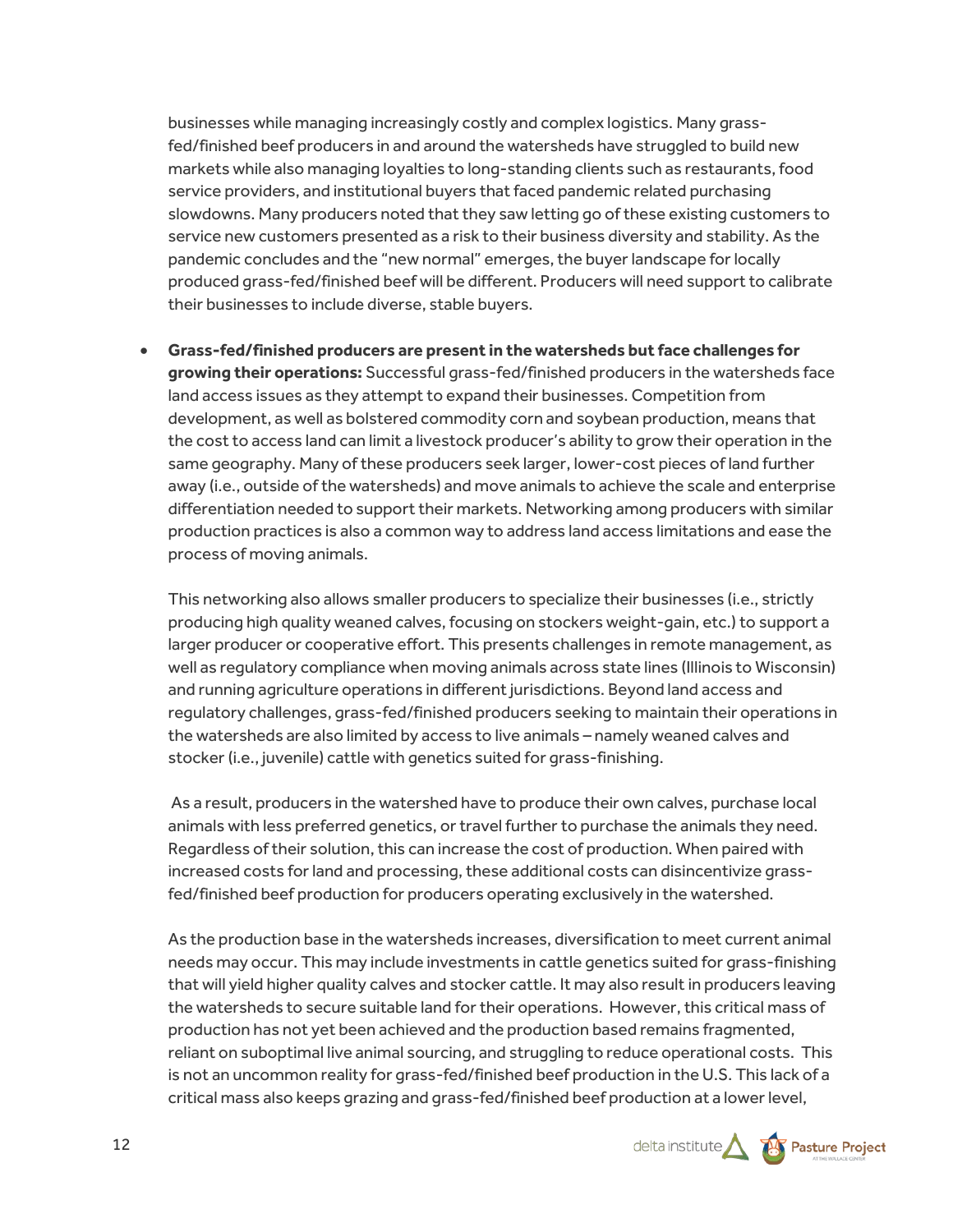reducing their visibility to the public – including non-operating landowners who set land lease contract periods critical for expanding grazing operations – that may support local regenerative farms and their products. This means there is an opportunity for planning deliberate support for these businesses.

• **Slaughter and processing facilities, while present, struggle to meet current demand:** Access to suitable slaughter and processing services is a consistent challenge in most parts of the U.S., including the Upper Fox and Kishwaukee watersheds. Often, these businesses are subject to "boom and bust" demand cycles driven by producers finishing animals in the fall to avoid overwintering costs. This drives challenges attracting, training, and retaining consistent and highly skilled labor. Despite these challenges, most producers – including many in the Upper Fox and Kishwaukee – can navigate the available local services to meet their business needs.

However, the COVID-19 pandemic paired with an increase in very small producers with limited ability to move animals have consumed previously available appointments that established, larger grass-fed/finished producers have relied upon. The handful of available state-inspected and smaller USDA inspected plants – critical for moving products to regional markets – have struggled to meet increased demand. Further, finding a processor who can provide the custom services needed to meet shifting customer preferences (e.g., packaging material type, labeling preferences, Certified Organic, value-added products, etc.) can be challenging and push producers to go further to have their needs met. This includes access to the cold storage that's needed for aging beef and storing finished products. Interest in building new slaughter and processing facilities is tempered by COVID-19 uncertainties and the long lead time for new construction, as well as the challenges of retrofitting older plants.

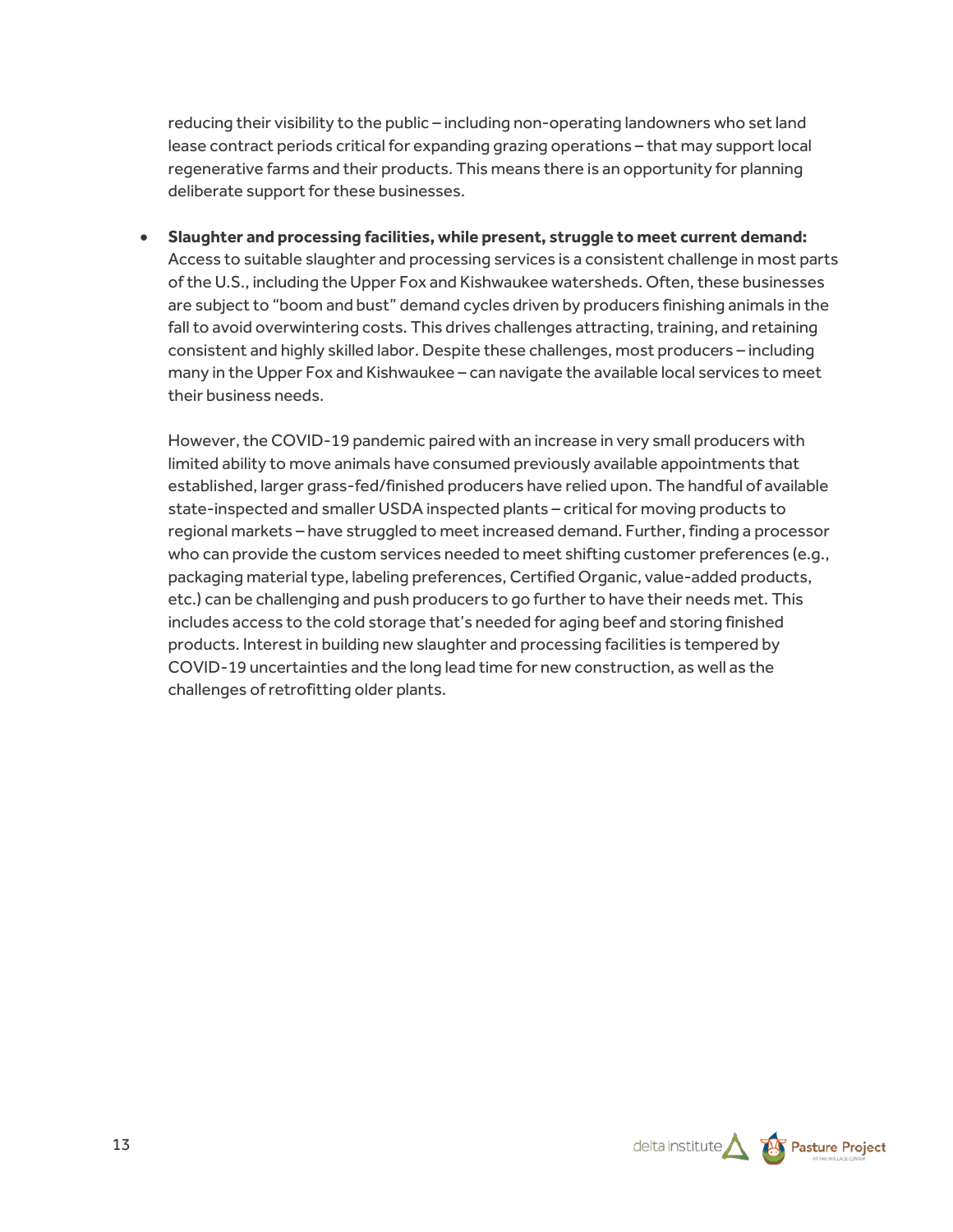## Critical Grazing Operations, Businesses, and Stakeholders

The engaged stakeholders identified a number for different grazing or cattle operations, as well as value-chain businesses and stakeholders currently in or connected to the watersheds that are relevant to expanding grass-fed/finished production. Some of these entities were previously identified through desktop research, though many were identified only by the engaged stakeholders. All the critical entities are listed below and included in th[e High Relevance Upper](https://www.google.com/maps/d/u/0/edit?hl=en&mid=1PooIa7x4qF35rVN9ulwJ6Y6FS2H4wQM5&ll=42.30595703074856%2C-89.5878346256631&z=9)  [Fox/Kishwaukee Beef Value Chain Businesses](https://www.google.com/maps/d/u/0/edit?hl=en&mid=1PooIa7x4qF35rVN9ulwJ6Y6FS2H4wQM5&ll=42.30595703074856%2C-89.5878346256631&z=9)<sup>[12](#page-13-0)</sup> map. These are differentiated on the map with stars and are listed alongside other businesses that were identified. They represent a starting point for a broader conversation about expanding grazing and grass-fed/finished production in the watershed such that tangible support activities can be identified, planned, and implemented. Some of these stakeholders are in Wisconsin.

- **Grazing or other cattle operations:** Abiding Acres Farm; Alden Hills Organic Farm; All Grass Farms; Burgin Farms; Creekside Cattle; Dietrich Ranch, LLC; Gardner Farm; Grassway Organics; Grazin Haven Farms; LotFotL Community Farm; Mint Creek Farm; Pasture Grazed; Riemer Family Farm; Schramer's Farm Direct Black Angus; Starry Nights Farm; Terra Vitae Farms; and Timberfeast Farm
- **State and USDA slaughter and processing facilities:** Chenoa Locker, Inc. (USDA); Eickman's Processing Co., Inc. (USDA); Johnson's Processing Plant (USDA) Jones Packing Co (state); Lake Geneva Country Meats, Inc. (USDA); Olague Farms Meat Packing, Inc. (state); Strauss Brands, Inc. (USDA); This Old Farm Meats and Processing (USDA); and TTJ Packing, Inc. (USDA)
- **Meat Wholesalers and Retail:** Double Y Cattle Company; Heritage Prairie Farms; Hometown Meats & Deli; Ream's Meat Market; Rustic Road Farm; Sorg Farm Packing, Inc; Strauss Brands; and Thousand Hills Lifetime Grazed

<span id="page-13-0"></span><sup>12</sup> [https://www.google.com/maps/d/u/0/edit?hl=en&mid=1PooIa7x4qF35rVN9ulwJ6Y6FS2H4wQM5&ll=42.30313423656999%2C-](https://www.google.com/maps/d/u/0/edit?hl=en&mid=1PooIa7x4qF35rVN9ulwJ6Y6FS2H4wQM5&ll=42.30313423656999%2C-89.5878346256631&z=9)[89.5878346256631&z=9](https://www.google.com/maps/d/u/0/edit?hl=en&mid=1PooIa7x4qF35rVN9ulwJ6Y6FS2H4wQM5&ll=42.30313423656999%2C-89.5878346256631&z=9)

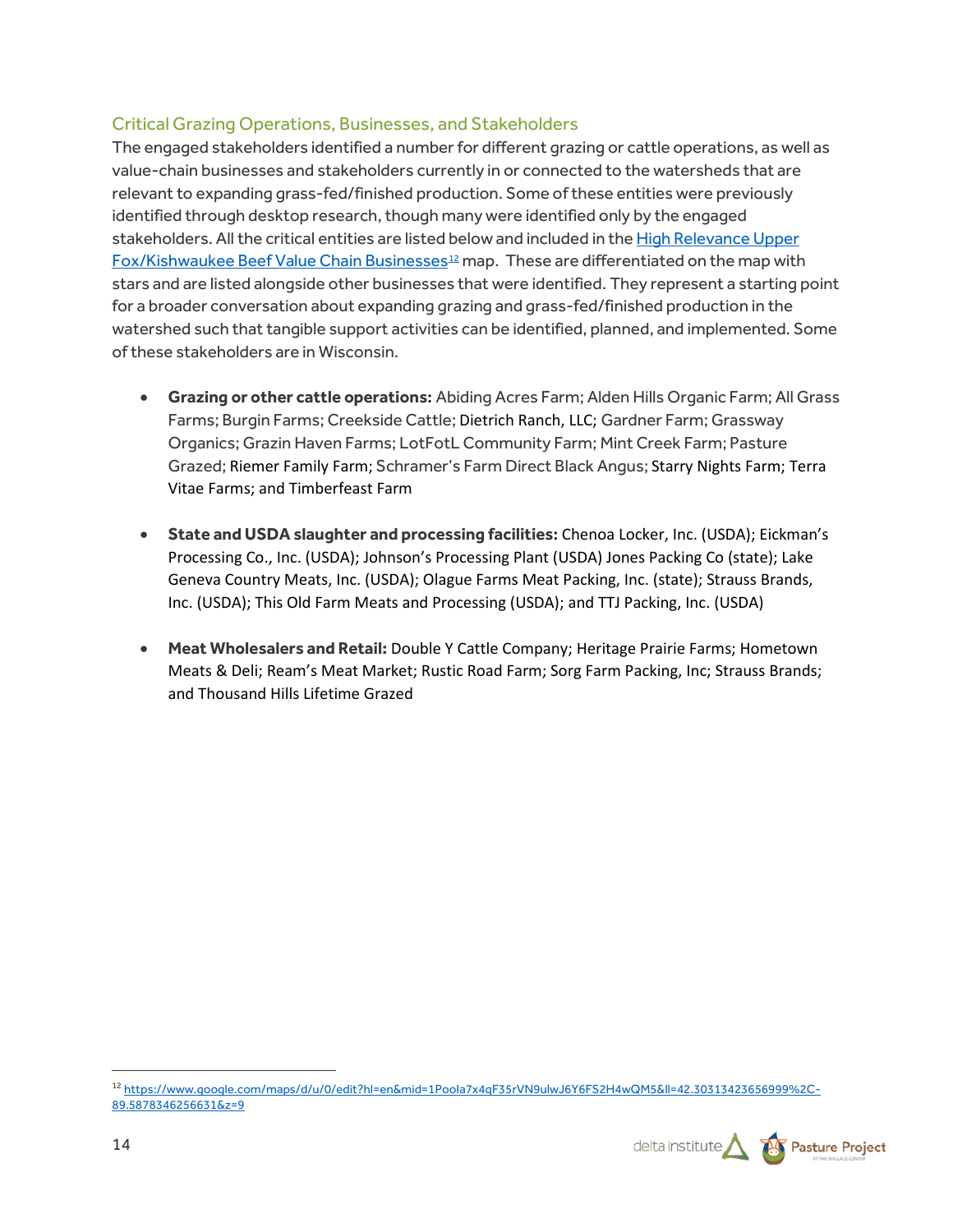# **Assumptions & Recommendations**

Expanding grazing and grass-fed/finished production, including the associated value chains, in and connected to the Upper Fox and Kishwaukee watersheds requires a set of well-measured assumptions and recommendations.

## Assumptions

Based on preliminary stakeholder engagement, the follow assumptions have been used to form the subsequent recommendations:

- Stronger market signals for grass-fed/finished products mean more incentives for producers to enter and expand grazing if strong, supporting value-chains are available. More pastures grazed to sell more grass-fed/finished products means healthier soil and farms.
- Enterprises that see collaboration as a critical business strategy should be a "keystone" focus of support in building or expanding multi-benefit value-chains. This includes farms, value-chain businesses, and end-market buyers (including institutional procurement).
- There are different ways for producers and businesses to participate in building value chains and their role may change over time. The goal should be to work with people where they are while moving toward regenerative agriculture and value chains.
- Expanding grazing systems and grass-fed/finished value chains in any location faces commonly "known" challenges: lack of technical assistance, land access, financing, infrastructure, processing, etc. Our goal is to understand how these challenges show up in a specific geography so we can design specific solutions that get short-term results.
- The agriculture landscape changes, particularly as land development moves out from metro areas. Stakeholders can help it change to work with, rather than against development. This means regional value-chains that balance higher production in lessdense areas linked with diverse customer contact and sales points in high development and high-density areas.
- COVID has changed the logistics of getting food to people these needs and preferences are constantly evolving and should be treated as opportunities to support producers to innovate in low-risk, high-support ways.
- Differences between agriculture communities can vary significantly in how agriculture is defined and regulated. Figuring out how to navigate different perspectives and solutions between these communities will be critical. Includes state, county, local jurisdictions that could influence how to support grazing ag in different areas.

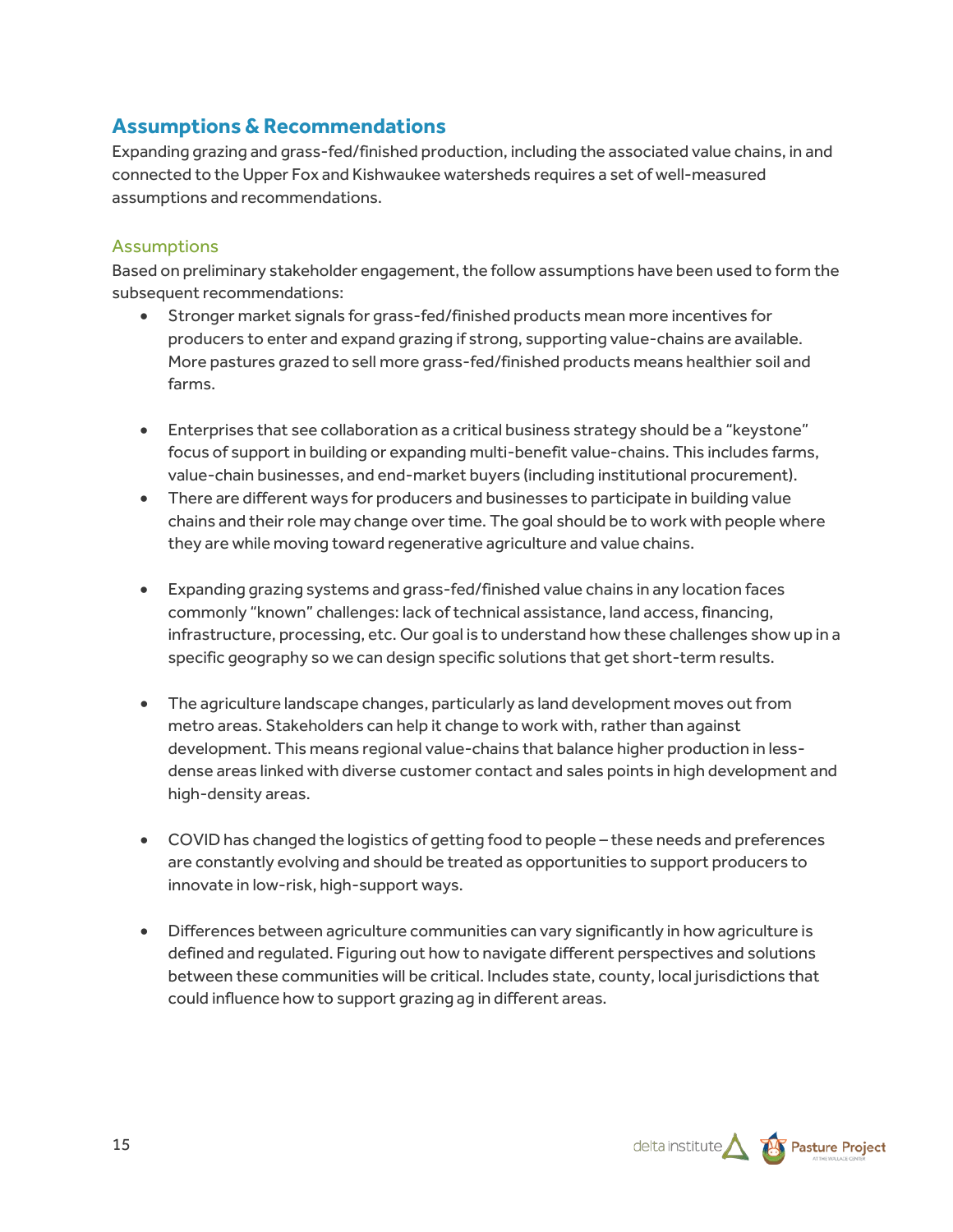#### Recommendations

- **Strengthen and expand Kane County's Farmland Protection Program specifically its use** of temporary and permanent agriculture easements – through a grazing farm pilot to demonstrate the feasibility of supporting grass-fed/finished production throughout the Upper Fox and Kishwaukee watersheds. This includes expanding this program in Kane County, but also into other nearby counties to build regional land access. Black, Indigenous, and People of Color (BIPOC) should be prioritized for land access and business support efforts.
- **Develop a detailed map of grazing suitable lands in the Upper Fox and Kishwaukee watersheds** – including those owned by entities not regularly involved in agriculture discussions (i.e., Catholic diocese, U.S. Department of Energy, etc.) This can and should be built offthe preliminary mapping developed for this project. This can and should look at available lands for livestock production outside of beef animals. Poultry and small ruminants may be more suited for smaller plots of land and can be more financially accessible for beginning graziers, specifically BIPOC graziers. These proteins can also be more suited to meet the cultural preferences of different groups in the greater Chicago metro area.
- **Actively support the use of the Midwest Grazing Exchange** in the watersheds to develop contract grazing opportunities with non-operating landowners. This includes working to support agreements between landowners and graziers for the establishment of grazing infrastructure (i.e., perimeter fencing, water, etc.) through long-term contract grazing agreements.
- **Conduct dedicated outreach and analysis to regional slaughter, processing, and cold storage businesses** to assess current capacities and services, including scoping options for plant upgrades and constructing a new USDA inspected plant that is cooperatively run by area producers and can provide a range of services for direct-to-consumer markets.
- **Expand outreach, education, and technical support on direct-to-consumer market opportunities** for current and potential grass-fed/finished producers in the Upper Fox and Kishwaukee watersheds, including mapping the relevant markets, developing go-tomarket strategies, and encouraging cooperative marketing that supports increased consumer preference for locally produced products.
- **Map all the relevant government jurisdictions overlaying the Upper Fox and Kishwaukee watersheds**, specifically focusing on trends and drivers of agricultural land development, to develop relationships and advocacy with decision-makers on the benefits of planning for and supporting regenerative grazing and grass-fed/finished beef operations (including associated on-farm retail). This includes improved mapping for critical farmland that could be supported by regenerative grazing, as well as modeling the ecosystem and quality of life services that grazing land preservation can provide municipalities and counties.

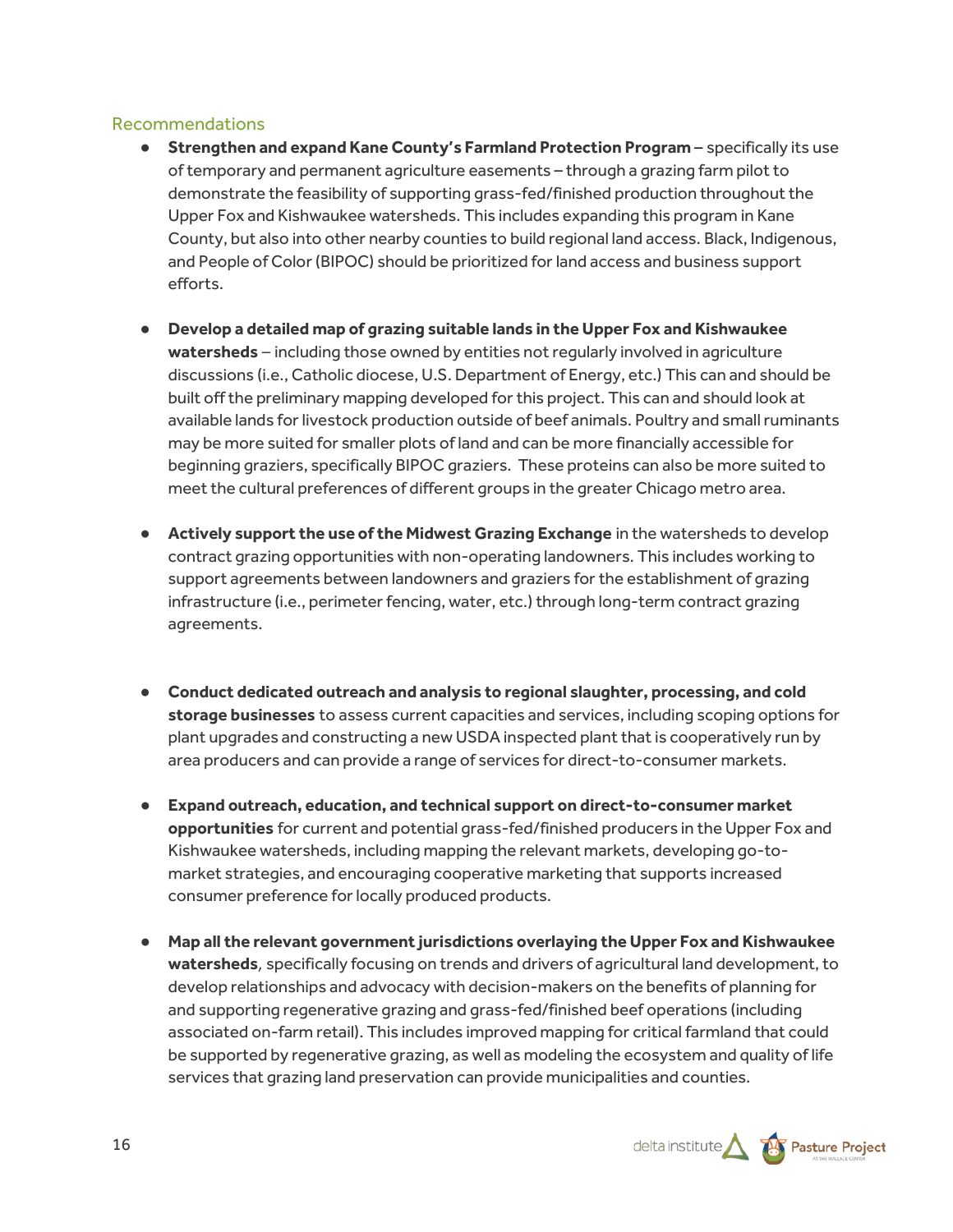- **Continue engagement with regional and national brands** (Strauss Brands, Thousand Hills Lifetime Grazed, Seven Sons, etc.) on sourcing grass-fed/finished cattle from the Upper Fox and Kishwaukee – both calves, stocker cattle, and finished cattle – to create opportunities for producers in the area to invest expanded grazing operations. Includes scoping the development of a local brand to support producers if established regional and national brands are not interested or feasible.
- **Establish a working group of regional distributors, retailers, and institutional buyers** in the greater Chicago area that are interested in sourcing locally produced grassfed/finished beef to develop estimates for commonly needed products, price points, and opportunities to invest in value-chain improvements through advance contracting. Includes scoping the development of an outreach and education program for registered dieticians, nutritionists, and general consumers in the greater Chicago area on the benefits of locally sourced, grass-finished beef from regenerative farms.
- **Support the establishment and expansion of grazing farms and grass-fed/finished production in lower-development areas of the watersheds** through increased producer and landowner outreach, education, and technical assistance. Includes scoping opportunities for improving grazing infrastructure – namely perimeter fencing – in these areas through public and private sector funders interested in regenerative agriculture, climate change mitigation, local food security/culture, etc. Again, BIPOC producers should be prioritized as this will encourage diversity in participation in existing and new programs to expand grazing.
- **Continue to build a watershed specific working group** to support expanded grazing and grass-fed/finished production, including adding the following stakeholders to the engaged group: Farm Bureau county representatives (Dan Volkers, Steven Arnold); soil and water conservation district staff (Spring Duffey); NRCS (Adam Olson); food hubs and cooperative groceries (McHenry County co-op, Sugar Beet Co-op, Dill Pickle Co-op); public and private ag lenders (Janeen Vogeler, Dennis Mullins, Paul Dietmann). Outreach is needed to connect efforts with BIPOC-led groups supporting BIPOC producers in the Chicago area. This includes groups such as the Black Oaks Center, Chicago Food Policy Action Council, Grow Greater Englewood, and Urban Growers Collective who have long-standing, trusted relationships, and a strong track record on land access equity.
- **Support expanding availability and participation in federal and state support programs for very small and small animal slaughter and meat processing facilities**, such as the USDA FSIS CIS program and the limited Livestock Management Facilities Program. The former - if optioned by Illinois - will give producers operating in the watershed more options for moving products to interstate markets and lessen dependence on USDA inspected facilities; the latter - which was part of the Business Interruption Grants program funded by federal COVID relief legislation - as only open for one month and limited to five million dollars. More support is needed for very small and small slaughter and processing facilities in Illinois, Wisconsin, and all surrounding states. Pending federal legislation for supporting



17